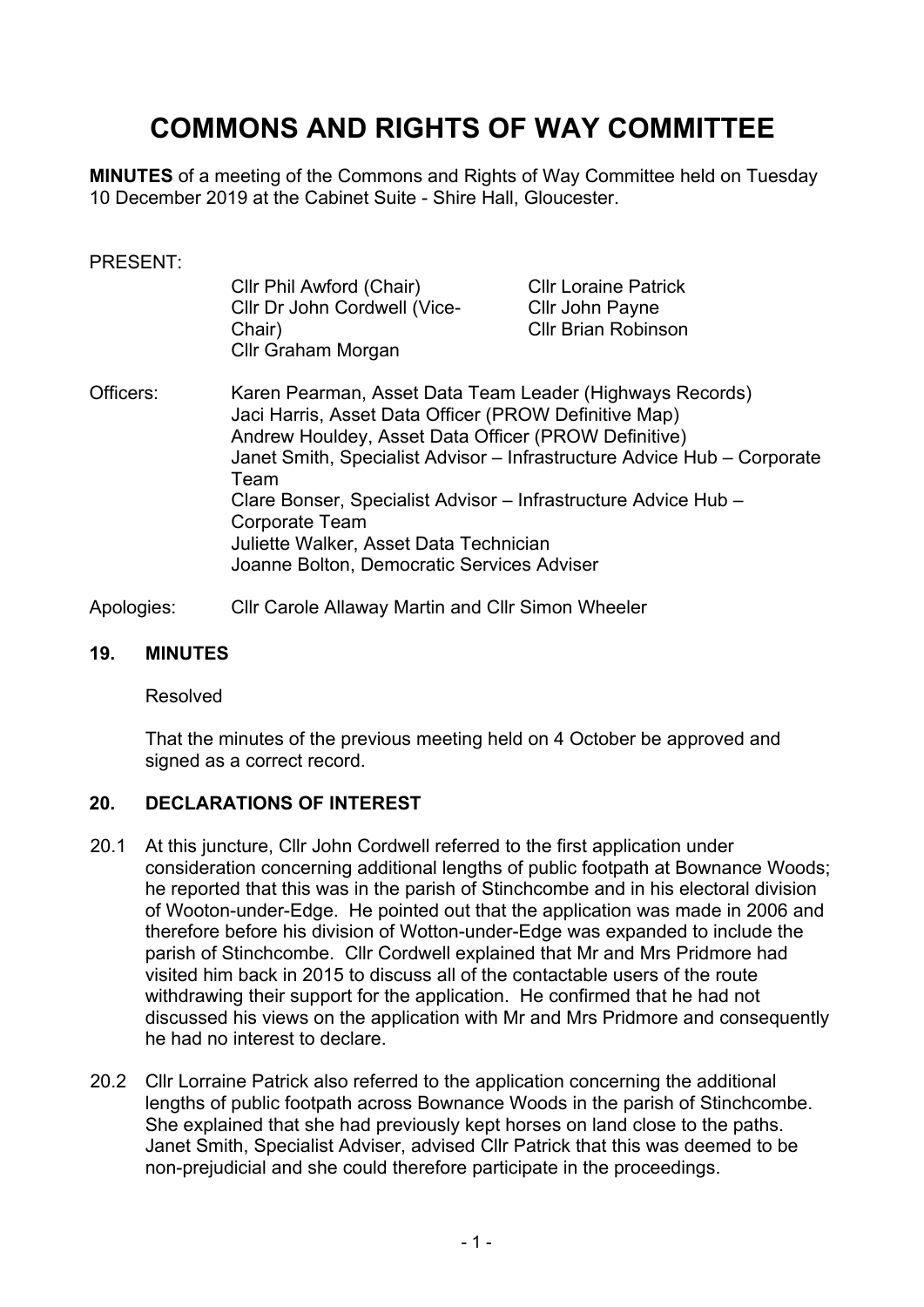# **21. MEMBERS QUESTIONS ON APPLICATION(S)**

No questions from members had been received on the applications before the Committee.

# **22. PUBLIC QUESTIONS ON APPLICATION(S)**

No public questions had been received on the applications before the Committee.

#### **23. APPLICATION FOR A MODIFICATION ORDER FOR ADDITIONAL LENGTHS OF PUBLIC FOOTPATH AT BOWNACE WOODS, STINCHCOMBE PARISH, GLOUCESTERSHIRE**

- 23.1 Jaci Harris, Asset Data Officer (PROW Definitive Map), gave a detailed presentation to the Committee aided by a power-point presentation, which included photographs of the claimed routes under consideration. *(For information – A copy of the presentation slides is included in the minute book and has been uploaded to the Council's website.)*
- 23.2 The Committee was informed that an application for a Definitive Map Modification Order (DMMO) was made by Mrs M Larroucau on 15 June 2007. The Committee noted the route of the two claimed footpaths marked A-B & C-D, on the plan attached at Appendix JH2 to the report.
- 23.3 The Asset Data Officer informed the Committee that Land Registry records confirmed that Mr P S Pridmore had owned the land over which the majority of the claimed paths ran since September 2011. Molyneux Engineering owned the land between the years 1983 and 2004 when it was sold to Mr & Mrs Gatt, who owned the land until its re-possession in 2010 and sale in 2011 to Mr & Mrs Pridmore. The Committee noted that there were two small areas of land affected by this application which were in the ownership of the Stinchcombe Hill Recreation Ground Trust.
- 23.4 The Asset Data Officer explained that photos taken on 21 June 2007 by an officer whilst inspecting the claimed paths showed barbed wire strung across the path and notices saying 'KEEP OUT'. Under Section 31 of the Highways Act, this constituted a challenge by the landowner to the public's use of the paths and would give a retrospective 20-year qualifying period of 1987-2007.
- 23.5 The Committee was informed that there was no substantive documentary evidence to support this application, and the claimed paths were not put forward by Stinchcombe Parish Council for consideration at any stage in the compilation of the definitive maps of 1953.
- 23.6 The Committee was informed that a total of 15 Public Path Evidence Forms (PPEFs) completed by 15 individual members of the public had been completed in support of the application.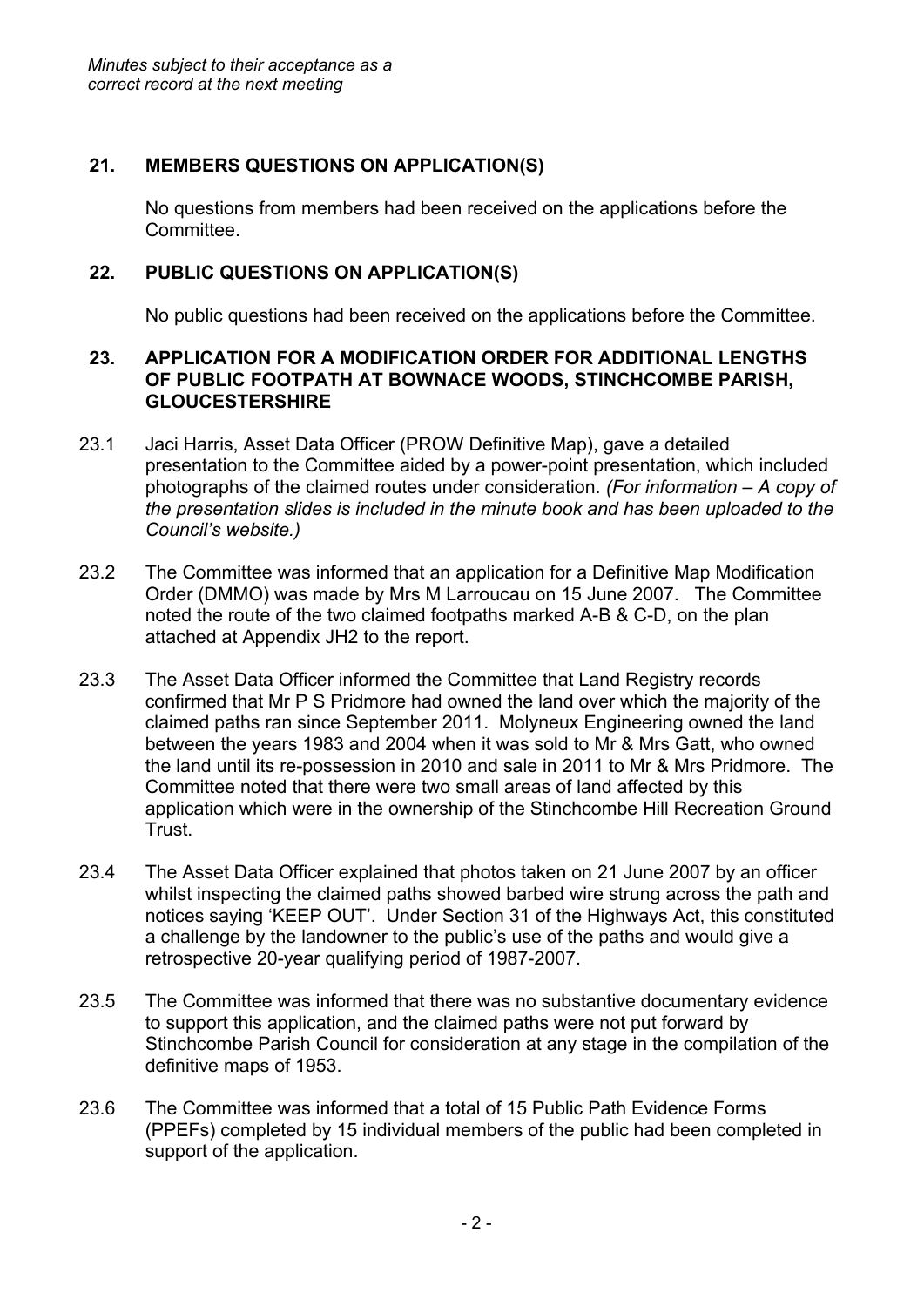- 23.7 The Asset Data Officer drew members' attention to a letter that she had received from Mr Pridmore attached at Appendix JH4.1 to the report. In the letter Mr Pridmore stated that "the previous owner had taken out a deposition in 2006 to stop people using his property", and "that the previous owner's extreme actions in aggressively confronting trespassers had led to an application for the footpath being filed in 2007".
- 23.8 The Asset Data Officer confirmed that Mr Gatt had deposited a Section 31(6) map and statement on 27 June 2006. However, at no time during the period covered by the deposit was a statutory declaration executed and therefore the deposit could not be relied upon to rebut a claim of presumed or inferred dedication.
- 23.9 The Committee was informed that Mr Pridmore, upon receiving notification of the application, had spoken to the applicant to set out his concerns about the proposed right of way. Consequently, Ms Larroucau withdrew her application on 15 October 2015 and 10 more of the PPEFs were also later withdrawn. The Committee was informed that contact with the remaining 4 individuals had not been possible.
- 23.10 The Asset Data Officer explained that following an investigation of the remaining evidence and a consultation of user groups and statutory consultees, a report was submitted to the Internal Officers Panel on 30 October 2015, to consider whether there was sufficient evidence for Gloucestershire County Council (GCC) as the Surveying Authority, to process the application as a GCC instigated application.
- 23.11 The remaining evidence was considered insufficient to take the application forward and it was therefore abandoned as a 'live' application on 2 November 2015. However, following a recent review of applications considered by the Internal Officer's Panel, it was agreed that the application, due to its reliance on user evidence, should be submitted for determination by the Commons and Rights of Way Committee.
- 23.12 The Asset Data Officer advised members that the application must be determined on whether the user evidence supplied by the remaining 4 individuals, dating back to 1947 on foot, was sufficient to raise a claim of deemed dedication or inferred dedication at common law.
- 23.13 The Committee noted the summary of the 4 remaining PPEFs and a bar chart of the claimed use attached to the report at Appendix JH7 and JH8. All 4 of the individuals claimed to have used the path for part or all of the qualifying period (1987- 2007), and of those, 3 claimed use of this path across the whole 20-year period. All 4 users claimed weekly or frequent use of the paths whilst use of the routes was noted as being for the purpose of dog walking and recreation. The Asset Data Officer confirmed that there was no evidence of use of the path by force, secrecy or permission prior to the date of challenge in 2007.
- 23.14 The Committee was informed that when considering the sufficiency of the user evidence for the qualifying period in R. v. SSETR (ex p. Dorset) [1999] the judge considered that, although the evidence within five user evidence forms was truthful,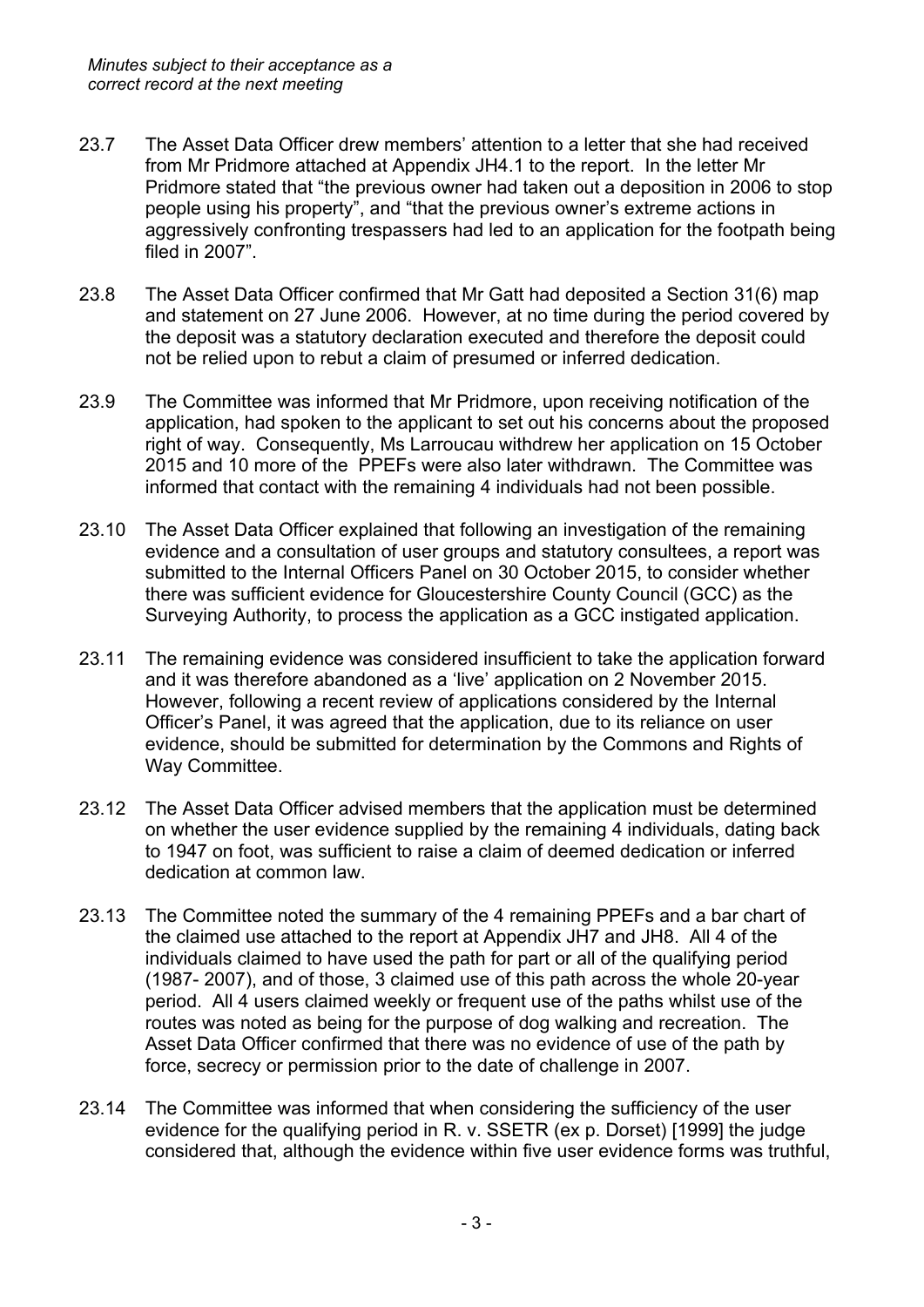it was insufficient to satisfy the statutory test. Applying this ruling therefore, it followed that the user evidence in association with this application would also fail.

- 23.15 In response to a question, the Asset Data Office explained that Section 31(6) of the Highways Act 1980 prescribed a mechanism by which a landowner may provide by way of depositing statements, maps and declarations with the appropriate Authority, sufficient evidence to negate an intention to dedicate ways over a landowner's land as highway for the purpose of defeating deemed dedication of such highways. She emphasised that this was a two-stage process, the applicant would need to first submit a map and statement and then as a separate event (i.e. not at the same time), but no more than 20 years later, the applicant would need to submit a statutory declaration.
- 23.16 Applicants were expected to submit their declaration shortly after submitting their statement (i.e. a few days apart) to ensure that their interests from a legal perspective were adequately covered. She clarified that Mr Gatt by not submitting a statutory declaration, had therefore not completed the second stage in this process. As a consequence, the deposit could not be relied upon to rebut a claim of presumed or inferred dedication. She added that Mr Pridmore could provide a statutory declaration as part of that process which would then abate the application and protect his land from new rights of way being imposed.
- 23.17 The Asset Data Officer concluded her presentation by explaining that there was no substantive documentary evidence in support of the application. Further, on the balance of probability, the user evidence submitted with the application was considered insufficient under statute to raise a presumption of dedication in accordance with the provisions of the 1980 Act. It was similarly considered to be insufficient to infer dedication at common law. Her recommendation therefore was that no Order be made to add the claimed ways to the Definitive Map, due to insufficient evidence.
- 23.18 A member referred to the photographs of the claimed paths and raised the point that they appeared to have been kept in a very good condition. The Asset Data Officer explained that it could be presumed that more people were using the path on a more frequent basis than the evidence submitted in support of the application implied, and that efforts were being made by them to keep the paths in a good condition. The Committee was advised that whilst 15 PPEFs had originally been received in support of the application, the application could only be determined on the evidence of the remaining 4 PPEFs.
- 23.19 Having considered all of the information before it, the Committee

## Resolved

That no Order be made to add the ways claimed between points A-B and C-D to the legal record of public rights of way due to insufficient evidence.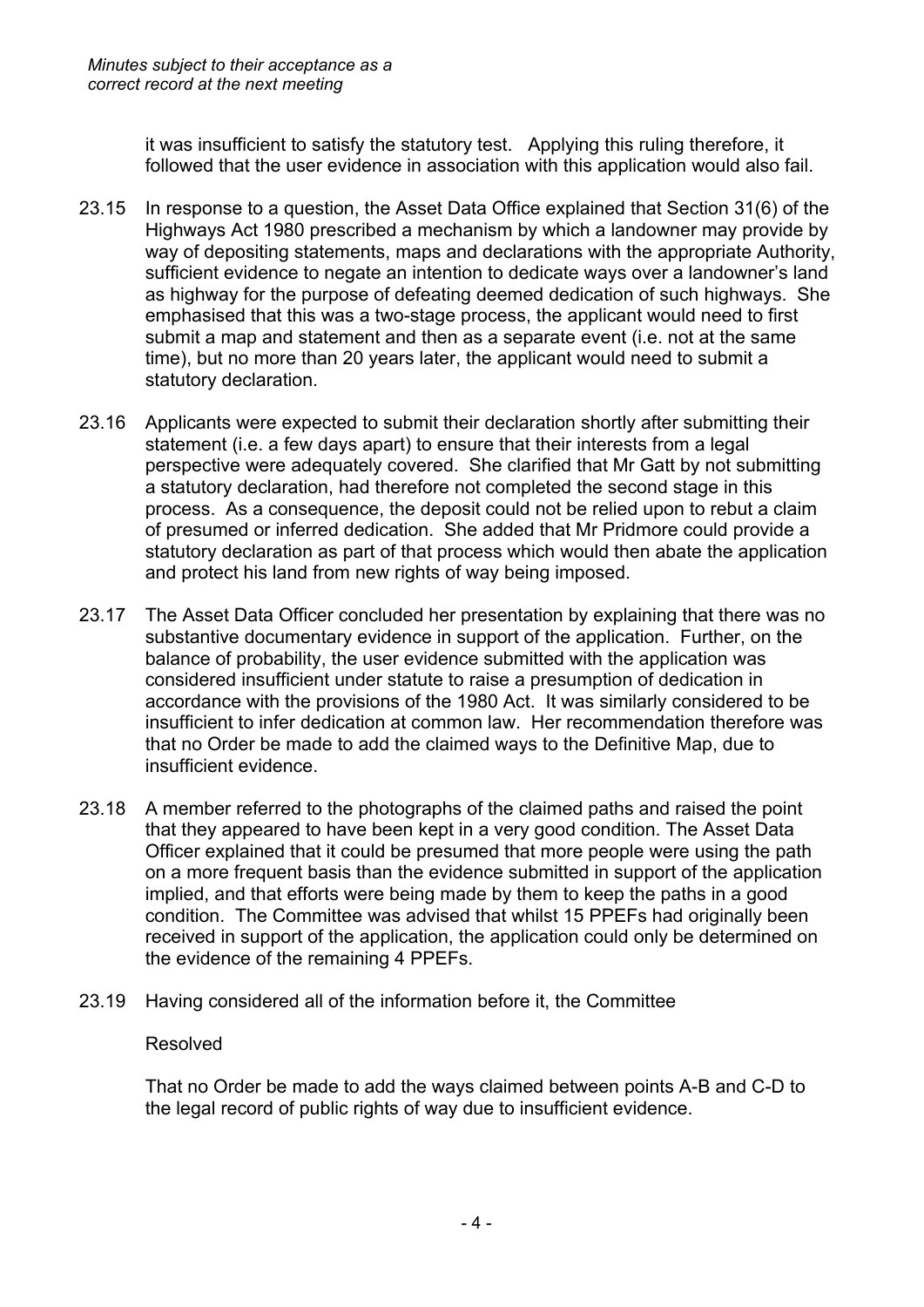## **24. APPLICATION FOR A MODIFICATION ORDER TO ADD A LENGTH OF PUBLIC FOOTPATH LINKING EAST END ROAD & LONDON ROAD, CHARLTON KINGS, GLOUCESTERSHIRE**

- 24.1 Jaci Harris, Asset Data Officer (PROW Definitive Map), gave a detailed presentation to the Committee aided by a power-point presentation, which included photographs of the claimed routes under consideration. *(For information – A copy of the presentation slides is included in the minute book and has been uploaded to the Council's website*.)
- 24.2 The Committee was informed that an application for a Definitive Map Modification Order (DMMO) was made by Mrs Pamela Harford on 22 April 2008. The Committee noted the route of the claimed footpath marked A-B on the plan (produced before the development had commenced) attached at Appendix JH2 to the report.
- 24.3 The Asset Data Officer explained that the application was assigned a 'medium' priority rating and therefore the investigation only started in 2017. It quickly became evident that the site over which the claimed path crossed had been developed and the path was no longer available, either on its claimed route, or any other within the site. Mrs Haford was informed of this turn of events and she then subsequently decided to withdraw her application.
- 24.4 The investigation revealed that the land over which the claimed path crossed had been developed under planning permission 09/01515. The Committee noted the map at Appendix JH3 to the report which showed the effect of the development. The Committee acknowledged that no provision was found to have been made for the claimed path.
- 24.5 In response to a question, the Asset Data Officer explained that the Surveying Authority is required to maintain a database of applications for changes to the legal record of public rights of way. Since 2018, searches carried out during the conveyancing process of a property purchase include mandatory questions with regard to public rights of way and undetermined claims, as recorded on the database, for the legal record to be modified. Prior to 2018 such information would only be provided if specifically requested by the conveyancer. It follows therefore that there could be many, as yet, unknown potential claims for paths which could potentially affect someone's land but are unknown to the Surveying Authority because they have not been made the subject of an application. Janet Smith, Specialist Adviser, explained that there was no legal requirement for a Planning Authority to refuse planning permission due to an unresolved claim for a public right of way on the land subject to the planning application. Since 2018, a developer would be made aware of any claims affecting the land in question so that he could consider the possibility of facilitating the claimed path, thereby adding the claimed path to the legal record and resolving the application by an alternative legal provision. This would be undertaken however at the developer's risk because until the application was investigated and officially determined, there was always the chance that the application would be rejected. Officers advised the Committee that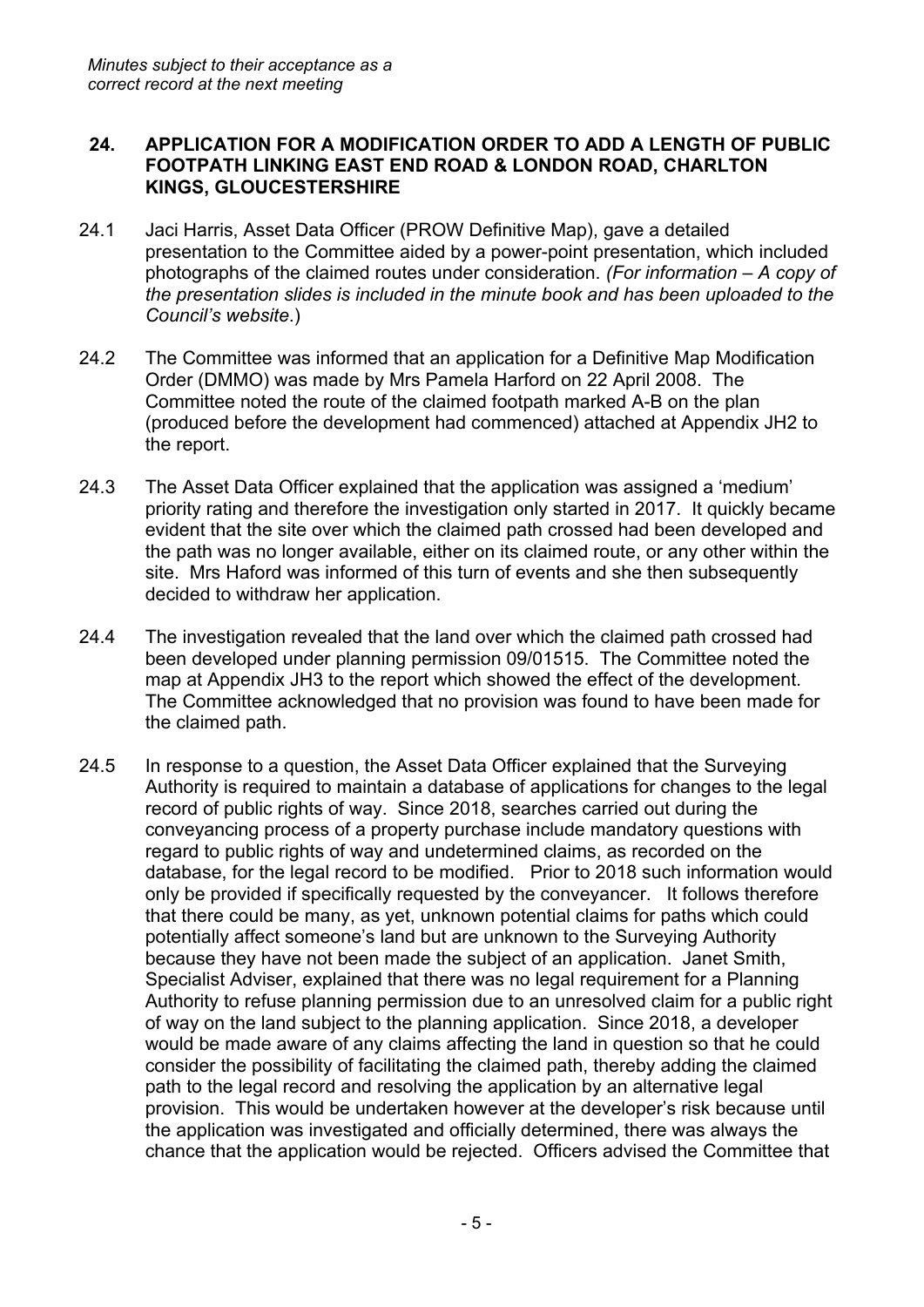in regards to this case there was no provision for the path within the development and no alternative route of where the path could be diverted to.

- 24.6 The Committee was informed that no substantive documentary evidence had been found regarding the status of the claimed route. The path was not shown on documents drawn up under a statutory process in the public domain, nor was it put forward by the Parish or Borough Council for consideration at any stage in the compilation of the definitive maps of 1953.
- 24.7 The Committee noted that Ordnance Survey maps showed the physical representation of a path leading to the rear of the Duke of York pub from East End Road. Features were shown across the path at the junction with East End Road, behind the pub and at the junction with London Road until the 1970 published map when the path was shown without barriers thus freely connecting East End Road and London Road. The claimed way was annotated F.P on the 1955 published map. The Committee acknowledged that in accordance with the Ordnance Survey map's disclaimer, the representation of a path was not evidence of a public right of way.
- 24.8 The Asset Data Officer explained that the applicant, who had signed her PPEF on 22 April 2008, noted that "the path was not obstructed until last week". Although not clarified, it would not be unreasonable to infer that this was caused by the start of construction. For the purposes of Section 31 of the Highways Act 1980 therefore, the year that the public's use of the path was challenged was taken to be April 2008 and this would give a retrospective 20-year qualifying period of 1988 to 2008.
- 24.9 The Committee was informed that a total of 10 PPEFs were originally submitted by 11 individuals (including the applicant) in support of the application. The applicant withdrew her application on 12 April 2017 after being appraised of the development of the site. A further 5 individuals, who supported the application and were still living at the addresses supplied on their PPEFs, did not respond to the letters sent to them on 27 September 2017, appraising them of the development and advising them that their PPEFs would be discarded at the end of October unless they advised Gloucestershire County Council, as the Surveying Authority, that they wanted their evidence to be retained.
- 24.10 This left 4 PPEFs submitted by 5 individuals. A report was submitted to the Internal Officers Panel on 24 November 2017 to consider whether the Surveying Authority could abandon the application. The Panel agreed that the application should be resolved as "abandoned due to insufficiency of evidence".
- 24.11 The Committee noted that following a recent review of applications considered by the Internal Officer's Panel, it was agreed that the application, due to its reliance on user evidence, should be submitted for determination by the Commons and Rights of Way Committee.
- 24.12 The Asset Data Officer explained that a total of 4 Public Path Evidence Forms (PPEFS) completed by 5 individual members of the public dating back to 1968 on foot, could be analysed in support of the application. The Committee noted the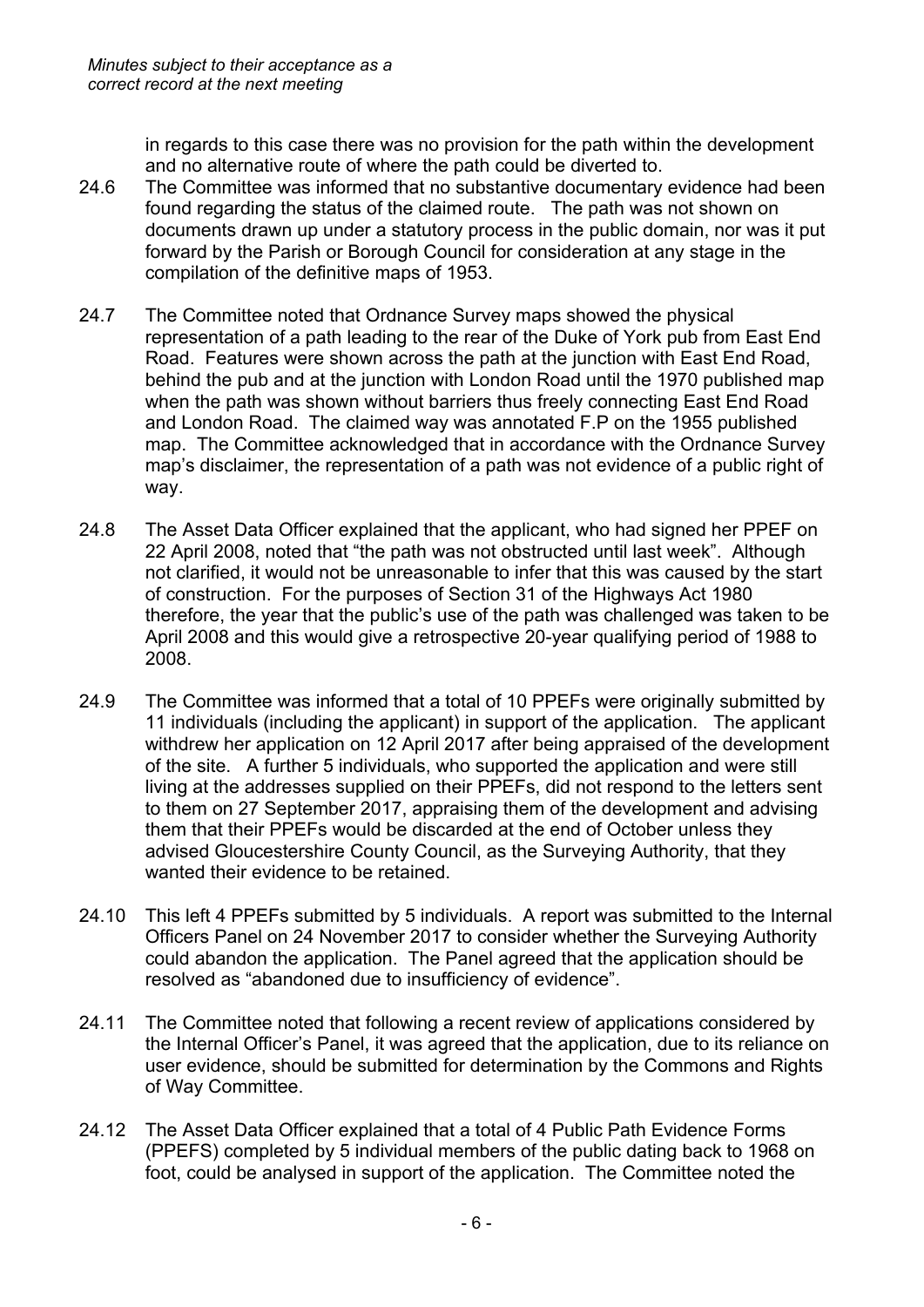summary of the PPEFs and a bar chart of use attached at Appendix JH5 and JH6 to the report. All 5 individuals claimed to have used the path across the whole 20 year qualifying period of 1988- 2008.

- 24.13 The Asset Data Officer confirmed that there was no evidence of use of the path by force, or secrecy during the 20-year qualifying period. With regard to use by permission, there were two separate distinctions to consider:- user which was by acquiescence of the owner was 'as of right' (without permission) and thus would meet the statutory test; and user which was by licence or permission of the owner was not 'as of right' and would thus preclude a claim of presumed or inferred dedication.
- 24.14 The Asset Data Officer explained that the land crossed by the claimed footpath was owned by the brewery. As a result, the use of the route for the purpose of gaining access to this facility would be regarded as taking place by licence or invitation (by permission) rather than 'as of right'.
- 24.15 The Committee was informed that an iron plate was affixed to the wall of The Duke of York pub referring to the Rights of Way Act 1932. This plate or sign was likely to have been similar to the examples attached as appendix JH7 to the report.
- 24.16 Under Section 31 of the Highways Act, certain notices erected by landowners had legal status in relation to claims for public rights of way. The signs were considered to be overt acts on the part of the landowner such as to show the public at large that they had no intention to dedicate. The Committee was informed that the plate or sign, whilst fixed to the wall of the Duke of York, constituted evidence of the landowner's lack of intention to dedicate the path as a public highway and would have been sufficient to preclude any statutory claim of presumed dedication, or inferred dedication, at common law.
- 24.17 The Committee was informed that the plate allegedly remained in place until the brewery extended the pub into the adjoining house in 1980. The removal of the plate resulted in the public being unaware of the landowner's lack of intention to dedicate the path. The subsequent use of the claimed path from this point, aside from visiting the pub itself, as noted on the 4 PPEFs submitted by 5 named individuals, for accessing the shops and post office over the qualifying period 1988 - 2008, became use by acquiescence, thus 'as of right' (without permission) allowing the claim for the presumption of dedication to be made.
- 24.18 In conclusion the Asset Data Officer explained that by applying the case law concerning R. v. SSETR (ex p. Dorset) [1999], the user evidence in association with the application would be deemed insufficient to satisfy the statutory test or to infer dedication at common law. Her recommendation therefore was that no Order be made to add the public footpath to the legal record of public rights of way due to insufficient evidence.
- 24.19 Having considered all of the information before it, the Committee

Resolved